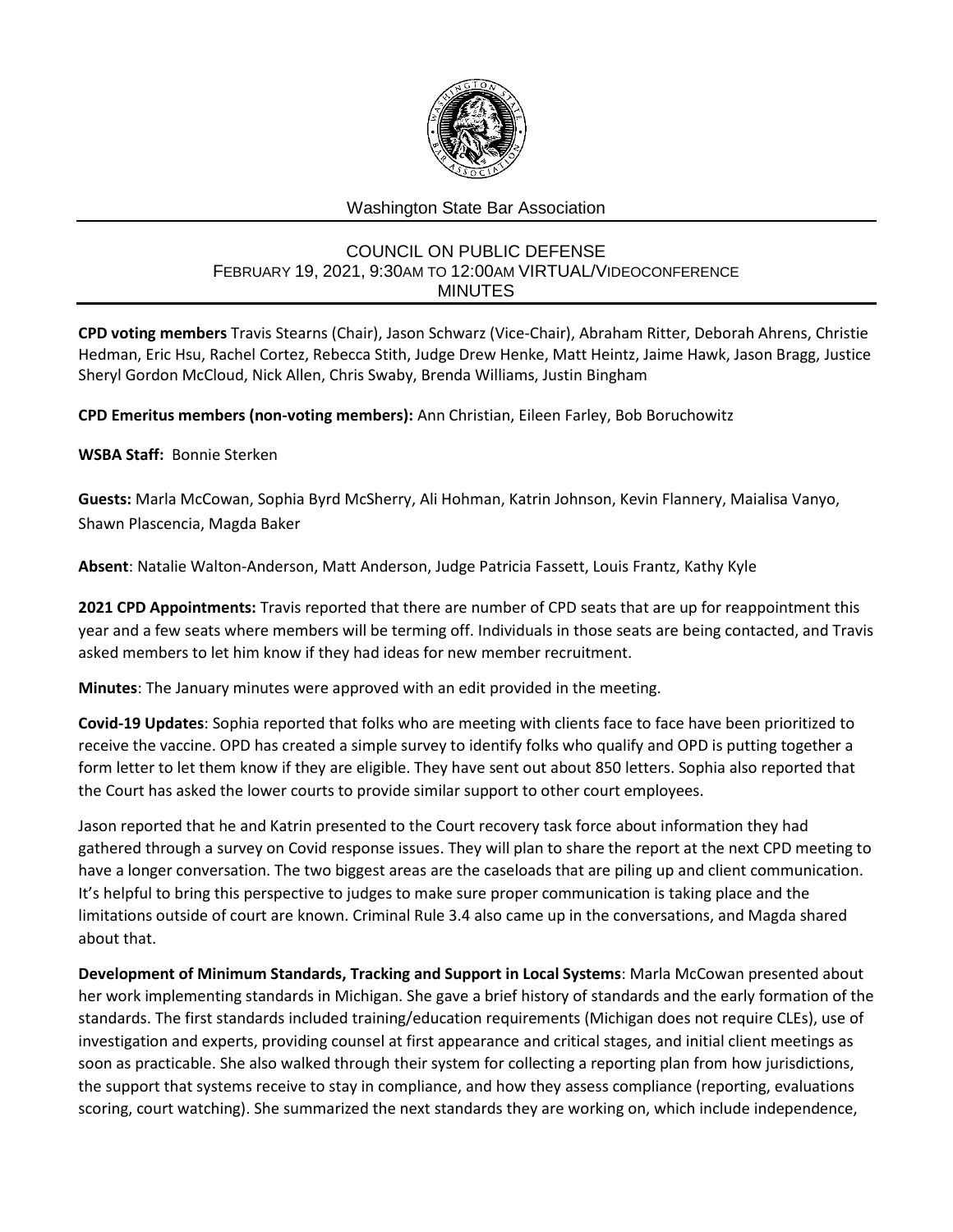caseloads, qualifications/review, compensation, and indigency screening and contribution by defendants). Marla addressed questions.

**Legislative Updates**: Sophia Byrd McSherry with the Office of Public Defense, Jaime Hawk with the ACLU, and Christie Hedman with the Washington Defender Association provided the following overviews on current legislation.

Office of Public Defense:

- The OPD budget request is in a holding pattern, waiting for a chair's budget, expect to see action in early March. Watching to make sure that the WDA Incarcerated Parent Program funding is included in the budget
- Multiple child welfare related bills that are supportive of parents and children. HB 1227, major reform of dependency process. HB 1194, visitation related bill. HB 1140, juvenile issues, directs OPD to implement a new program to ensure availability of counsel on a consultation basis whenever police detain or question juveniles, would extend into school resource officers. SB 5163, alternatives for folks transitioning out of commitment on McNeil Island, related to adequate and safe housing.

## ACLU-WA:

- HB 1048, voting rights restoration, the day a client is released from prison the right to vote will be automatically restored, working hard to keep limitations out of the bill.
- HB 1282, sentencing reform, focused on earned release time, and would be retroactive.
- SB 5413 is not proceeding, ending solitary confinement, adopting internal human rights standards (limiting solitary to no more than 15 days). Advocacy video is on TVW.
- HB 1413 seems to have legs, would be retroactive, important racial justice, makes it so juvenile calculations are wiped out and we can shorten sentences for folks.
- SB 5226, life and suspension, eliminate driver license suspensions for failure to pay, respond or appear for a moving violation
- HB 1412, LFO 2.0
- HB 1499, drug decimalization, infrastructure for treatment for clients with substance abuse

## Washington Defender Association:

- Finalizing budget proviso to create indigent defense task force, looking for funding, potentially staffed out of OPD
- Sentencing reform bill, stop the stacking on enhancements
- SB 5293, mental health sentencing alternative
- Surveillance and privacy bill
- Number of firearm bills
- Police reform, ACLU taking a lead there, especially relating to accountability and shootings
- A few juvenile bills Ali shared:
	- o 5122 juvenile jurisdiction and raised the floor to age 13 and ceiling to age 20
	- o 5120 codification of holding
	- o 5123 limiting juvenile sex offender registration for under 15
	- o 5188 reentry from JRA
	- o 1219 dependency statewide child representation system under OCLA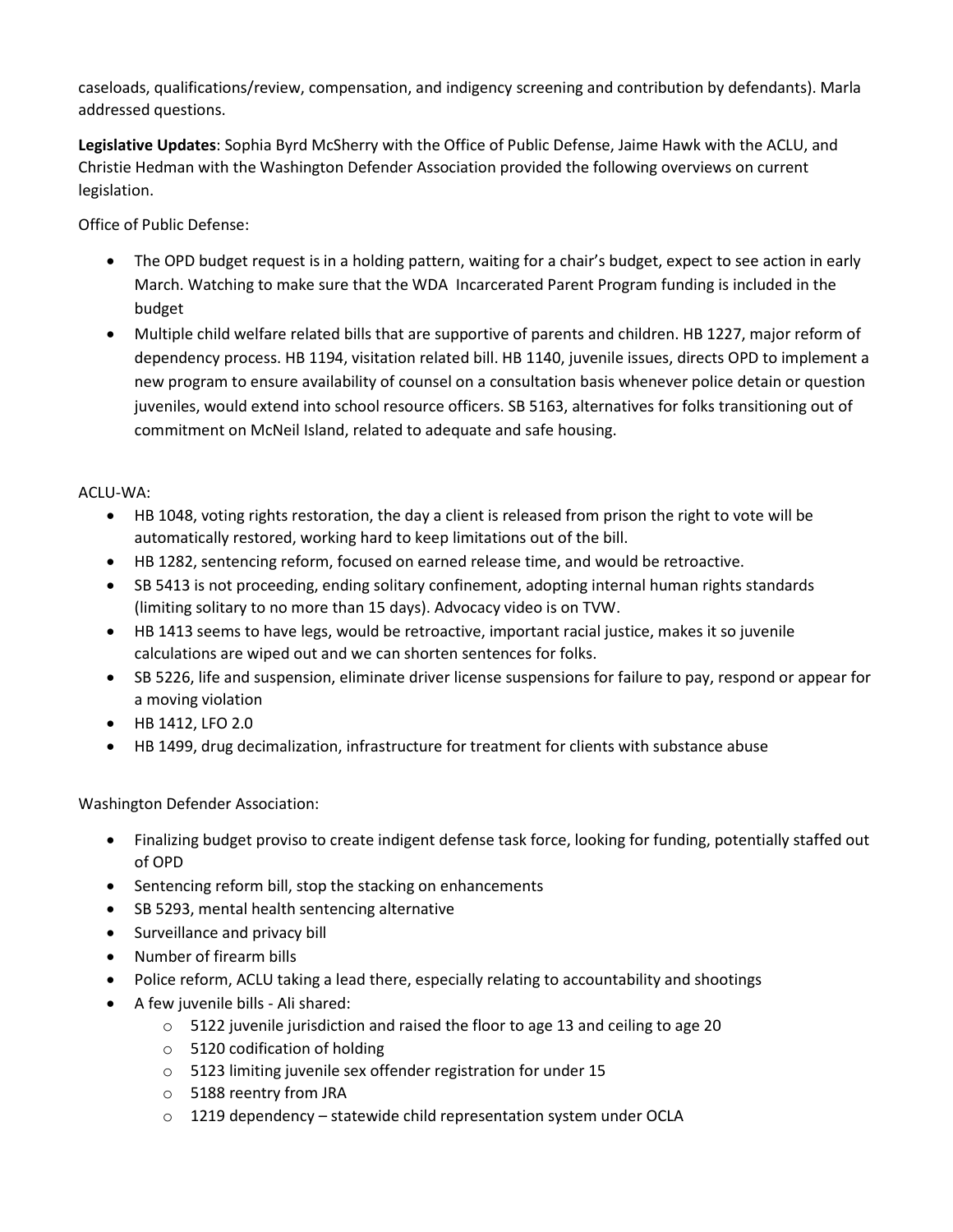#### All addressed questions

**CR 3.4**: Magda shared changes in the law, concerns from public defenders, and WDA resources. There are two big changes to the law. There was a Division 1 opinion in State v Gelinas. The opinion addressed if a client's personal appearance isn't necessary, and defined necessary as the case can't move forward if the client isn't there. The opinion also held that local court rules must be consistent with state court rules. The other change is that the state Court asked for updates to rules asking that the court find good cause for an accused person to be in court. An attorney can let the court know that the client is waiving their personal presence, and allows for remote attendance. Defenders have raised concerns that some courts are asking defenders "have you ever had contact" with your clients and are violating RPC 1.6 asking for confidential information. Some courts are enacting local rules that conflict with CR 3.4. Some are issuing blanket orders. WDA resources include a CLE in January with a practice advisory, and they are adding to that with an FAQ. WDA is collecting other issues to work with others on responsive resources. Magda addressed questions and the Council had discussion.

**Standards**: Bob reported that the standards committee is looking at workload issues and considering updates. The committee had invited directors from around the state to meet and discuss the standards and impemenation. The takeaways include the following: 1) huge disparities between the counties (resources and ability to challenge the situation and differences in case weighting), 2) significant interest in defining what fully supported means in the standard, 3) how do you count open cases and pending cases and should that be a factor (several directors do count those), and 4) how do you deal with situations where lawyers transfer in the middle of year and someone inherent a caseload. The committee will continue to discuss these items.

**Independence Committee**: Ann asked the Council members to review the draft proposals that were circulated on Wednesday. Any concerns and suggestions can be sent to Ann or Bonnie. The committee will continue meeting with an aim to have final documents for a vote in April. Ann will circulate the Michigan example to the Independence Committee. Ann summarized the work of the Independence Committee up to this point. They are taking extra time to be able to address any anticipated questions or concerns.

**Race Equity Committee Update**: Rebecca reported that the committee had its first meeting and discussed how to make CPD more diverse and inclusive. They discussed current recruitment practices on the CPD. She asked if folks have suggestions to make the recruitment and application process more inclusive this. They also discussed the Court's statement and the CPD's statement from the last summer. She summarized the edits in the nomination request letters and the volunteer job description, which were updated to reflect the CPD's commitment to equity and inclusion. The committee might interview chairs/vice chairs about their recruitment and appointment process in past years. The committee also discussed inviting presenters and guests to attend meetings and make presentations. Diana gathered a list of other organizations doing racial equity work. The committee doesn't have the bandwidth to reach out to each of them, but some CPD members are also members of many of those groups. The committee will ask for report backs on what they are doing. Rebecca asked for any ideas for future conversations. We are setting up a listserv and folks can be added.

**Civil Commitment Certification**: Jason shared that the issue arose out of Spokane with questions about caseload counting among attorneys doing civil commitments. He asked if the council would want to give this issue to a committee to discuss and address. The Council had a discussion.

**Other announcements**: Jason noted that the conversations regarding guardianship are ongoing. Sophia noted that some funding has been made available and the conversations are evolving.